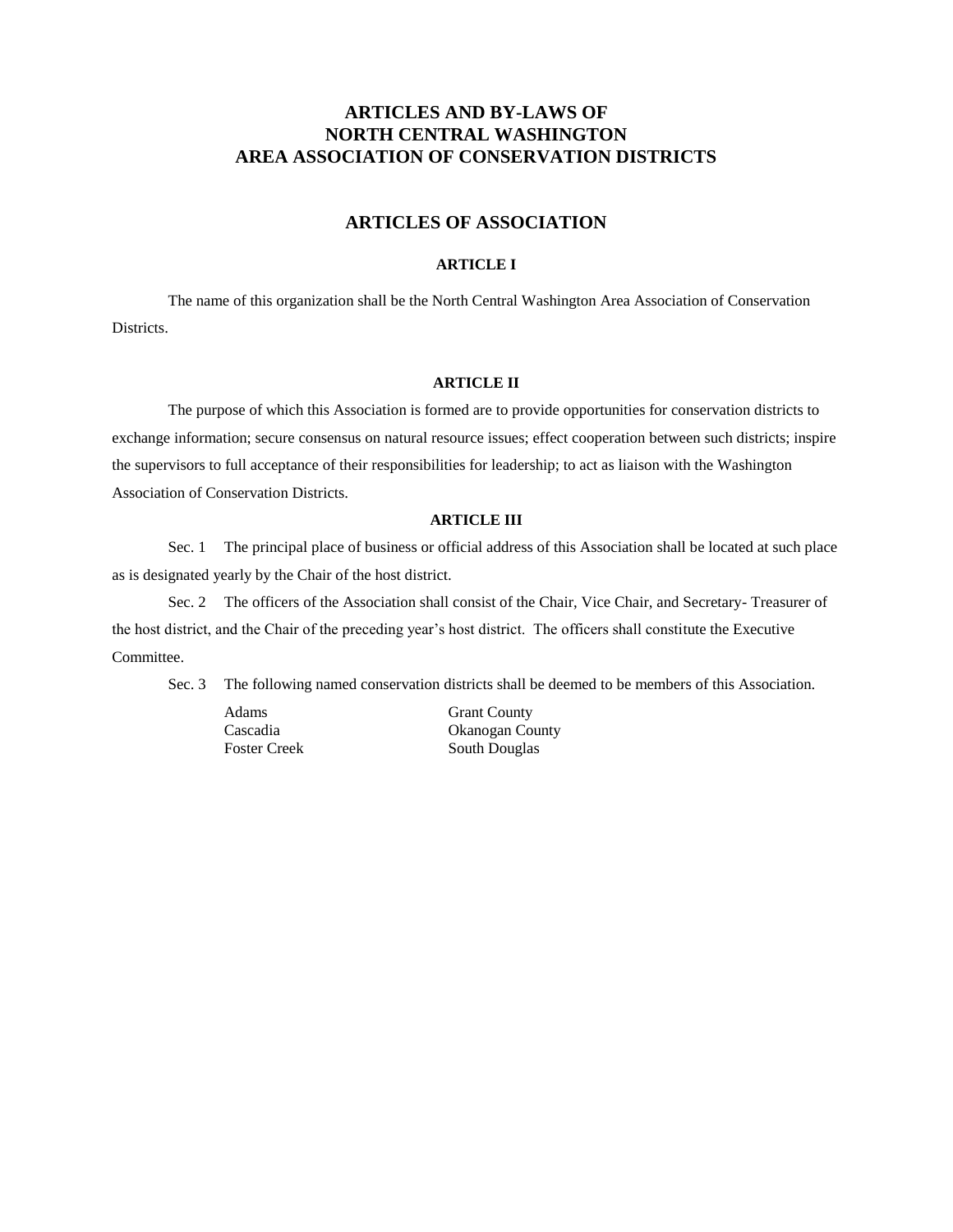# **BY-LAWS OF NORTH CENTRAL WASHINGTON AREA ASSOCIATION OF CONSERVATION DISTRICTS**

#### **ARTICLE I**

The purposes for which this Association is formed are as set forth in the second article of the Articles of Association.

# **ARTICLE II**

## Members

Sec. 1 Every conservation district named in Section 3, Article III, of the Articles of Association shall be deemed to be a member of this Association.

Sec. 2 There shall be voting members. Voting members shall be current elected and appointed supervisors and associate supervisors of a conservation district.

Sec. 3 There shall be honorary members. Honorary members shall be the Area Conservationist (NRCS), District Conservationists (NRCS), County Agents, and such other individuals as may be selected by the Executive Committee. Honorary members shall have no vote or voice in the business of the Association.

#### **ARTICLE III**

#### Meetings of Members

Sec. 1 Regular meetings of this Association shall be held annually at a time and place designated by the Executive Committee, but prior to November 10 of each year.

Sec. 2 Each district shall be officially notified at least fifteen days in advance of the time and place of each meeting.

Sec. 3 Special meetings may be called by the Chair of the host district at the consent of the Executive Committee.

Sec. 4 Notice of special meetings shall state time, place, and purpose of the meeting and shall be mailed to each district of the Area Association at least fifteen days prior to such meetings.

Sec. 5 A quorum shall consist of the voting members present.

#### **ARTICLE IV**

## **Officers**

Sec. 1 The officers of the Association shall consist of the Chair, Vice Chair, and Secretary-

Treasurer of the host district, and the Chair of the preceding year's host district.

Sec. 2 The officers, other than the Chair of the preceding year's host district, shall consist of the officers of the year's host district.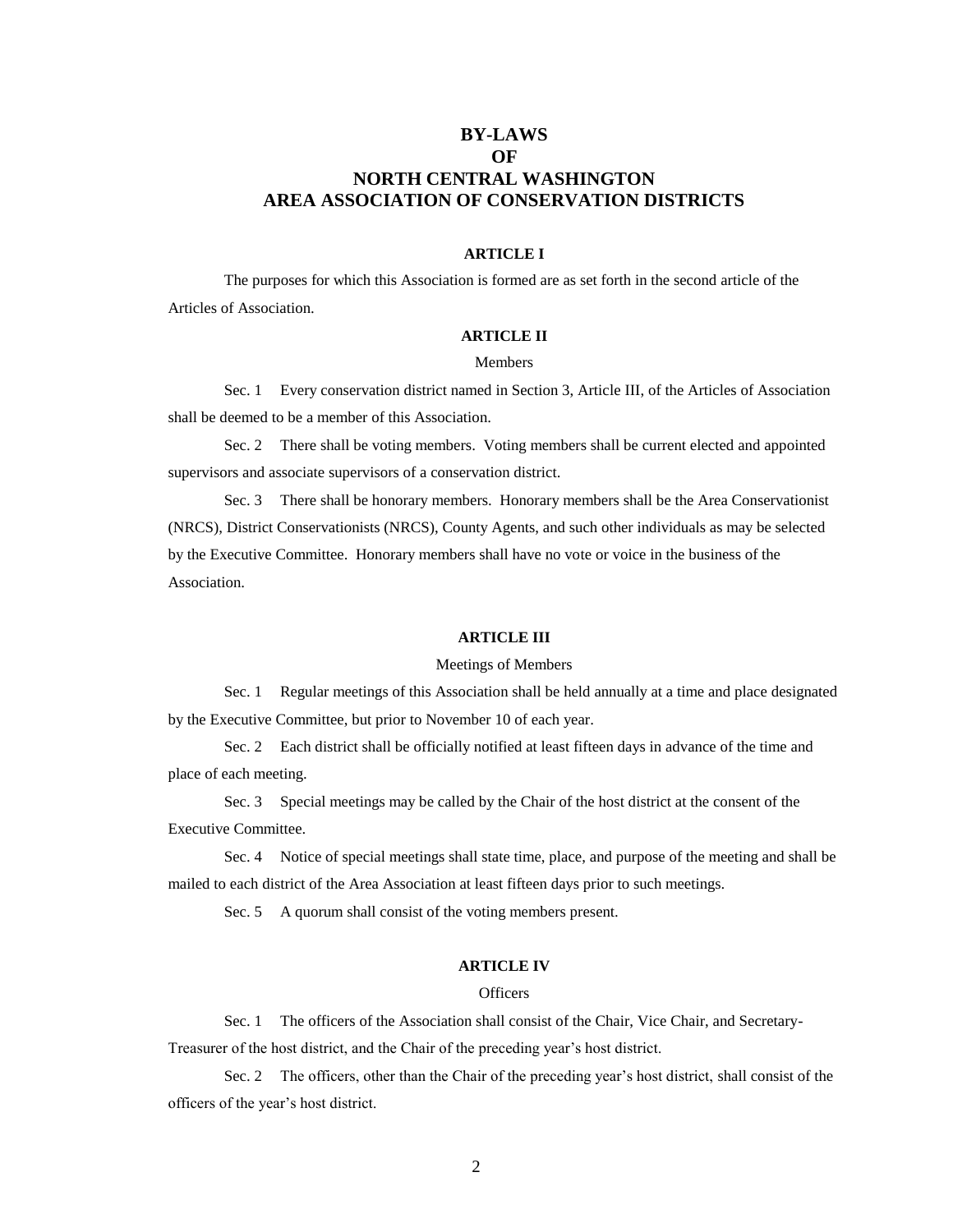Sec. 3 Each officer for the next year shall take office after the annual meeting of the Washington Association of Conservation Districts and shall serve until the next annual meeting of that Association.

#### **ARTICLE V**

#### Area Director of the Washington Association of Conservation Districts

Sec. 1 The Area Association shall elect two representatives to the Washington Association of Conservation Districts who will sit on the WACD Board of Directors representing the North Central Washington Area Association of Conservation Districts.

Sec. 2 The term of office shall be for a period of 2 years with the exception of the 1st term, which will be for a period of one year.

Sec. 3 Should an area representative be unable to serve his/her complete term, a representative shall be appointed by WACD from a recommendation received from the area Executive Committee.

#### **ARTICLE VI**

## Duties of Area Director

Sec. 1 The Area Director shall assist the officers of the Washington Association of Conservation Districts in carrying out the goals, objectives, and program activities of the WACD.

Sec. 2 The Area Director shall bring to the members of the North Central Washington Area Association such recommendations as are adopted by the WACD, and bring to the WACD Executive Committee any problems or opportunities of local nature for which they request assistance from WACD.

Sec. 3 The Area Director shall provide the WACD a copy of their Articles and By-Laws and a copy of the minutes of every regular and special meeting.

Sec. 4 The Area Director is encouraged to attend a regularly scheduled meeting of each conservation district in the Area once a year. Members of individual conservation districts are advised to invite the Area Director to meetings of special interest, seek counsel, present issues, and to extend such courtesies as will facilitate such communication.

Sec. 5 The Area Director shall encourage each district in the Area to meet the dues quota to the State and National associations and be responsible for the explanation of the value of conservation district associations.

## **ARTICLE VII**

#### Executive Committee

Sec. 1 The Executive Committee shall consist of four members; the Chair, Vice Chair, and Secretary-Treasurer of the host district, and the Chair of the preceding year's host district.

Sec. 2 When an Area Director is unable to attend a meeting of the WACD officers and directors; the Area Director shall designate a member of the Executive Committee as his/her alternate.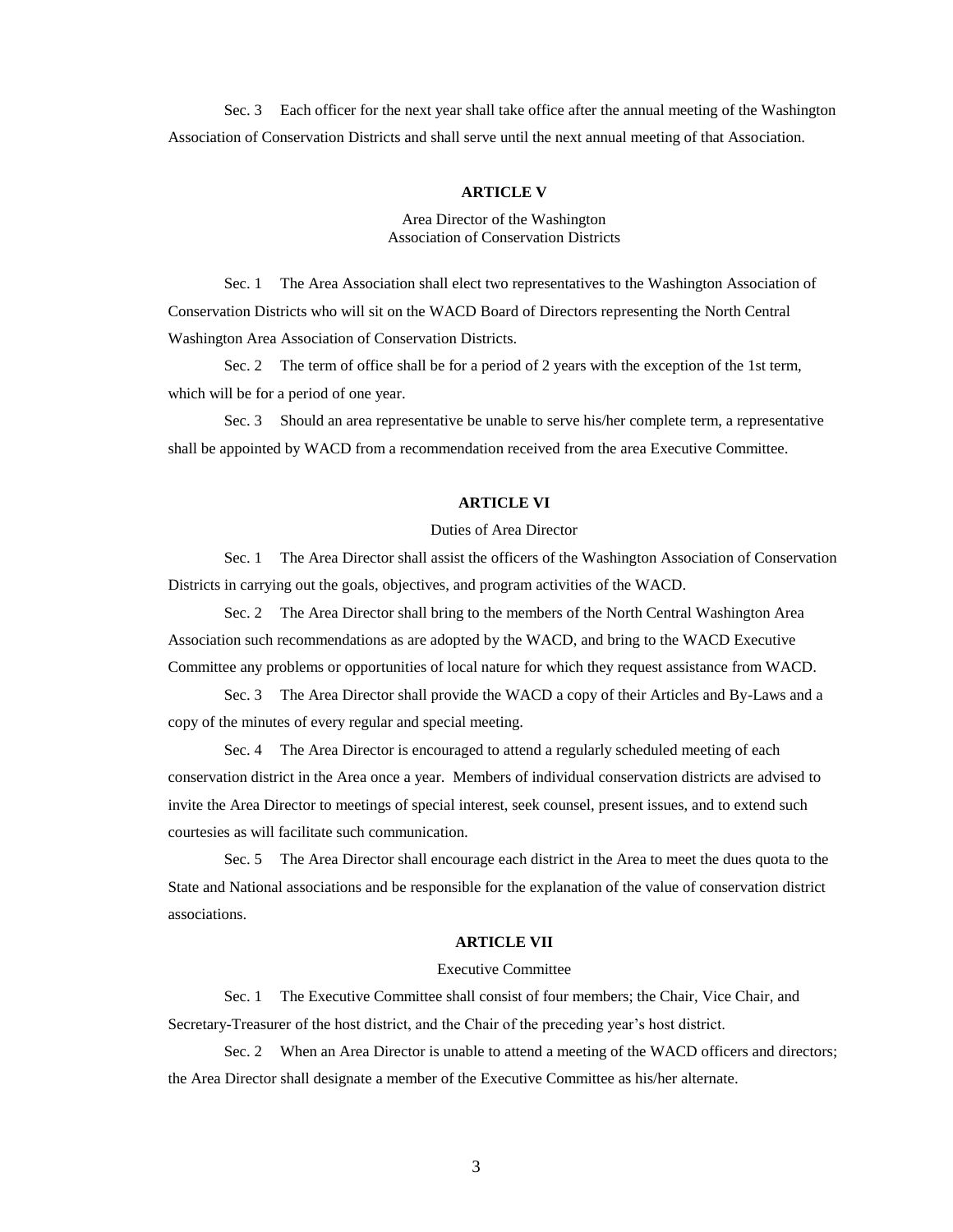Sec. 3 The Executive Committee shall constitute the governing body of this Association between regular and special meetings.

#### **ARTICLE VIII**

Duties of Chair of the Host District

Sec. 1 The Chair of the host district shall preside at all meetings of this Association and the meetings of the Executive Committee, and shall be the executive head of this Association.

Sec. 2 The Chair of the host district shall call a regular meeting of the members of this Association at least once during the year of his/her term.

Sec. 3 One meeting shall be held prior to the annual meeting of WACD, the date for which shall precede November 10.

## **ARTICLE IX**

Duties of Vice Chair of the Host District

The Vice Chair shall perform the regular duties of the Chair in his/her absence or when the Chair is unable to serve.

## **ARTICLE X**

Duties of Secretary-Treasurer of the Host District

Sec. 1 The Secretary-Treasurer of the host district shall arrange for the keeping of the official minutes for the Association and the Executive Committee. The Secretary-Treasurer shall furnish to the membership of this Association complete information pertaining to official actions of the Association.

Sec. 2 The Secretary-Treasurer shall receive and account for any and all monies paid into the treasury of this Association and shall disburse such monies as directed so to do by the Chair of the host district or the membership.

#### **ARTICLE XI**

## Dissolution

Sec. 1 No part of the net earnings of the Association shall inure to the benefit of any representative of the Association, officer of the Association, or any private individual (except that reasonable compensation may be paid for services rendered to, or for, the Association affecting one or more of its purposes), and no representative, or officer of the Association, or any private individual shall be entitled to share in the distribution of any of the corporate assets on dissolution of the Association.

Sec. 2 Upon dissolution of the Association or the winding up of its affairs, the assets of the Association shall be distributed exclusively to charitable, religious, scientific, testing for public safety, literary, or educational organizations which would then qualify under the provisions of Section  $501(c)(3)$  of the Internal Revenue Code and its regulations as they now exist, or as they may hereafter be amended.

4